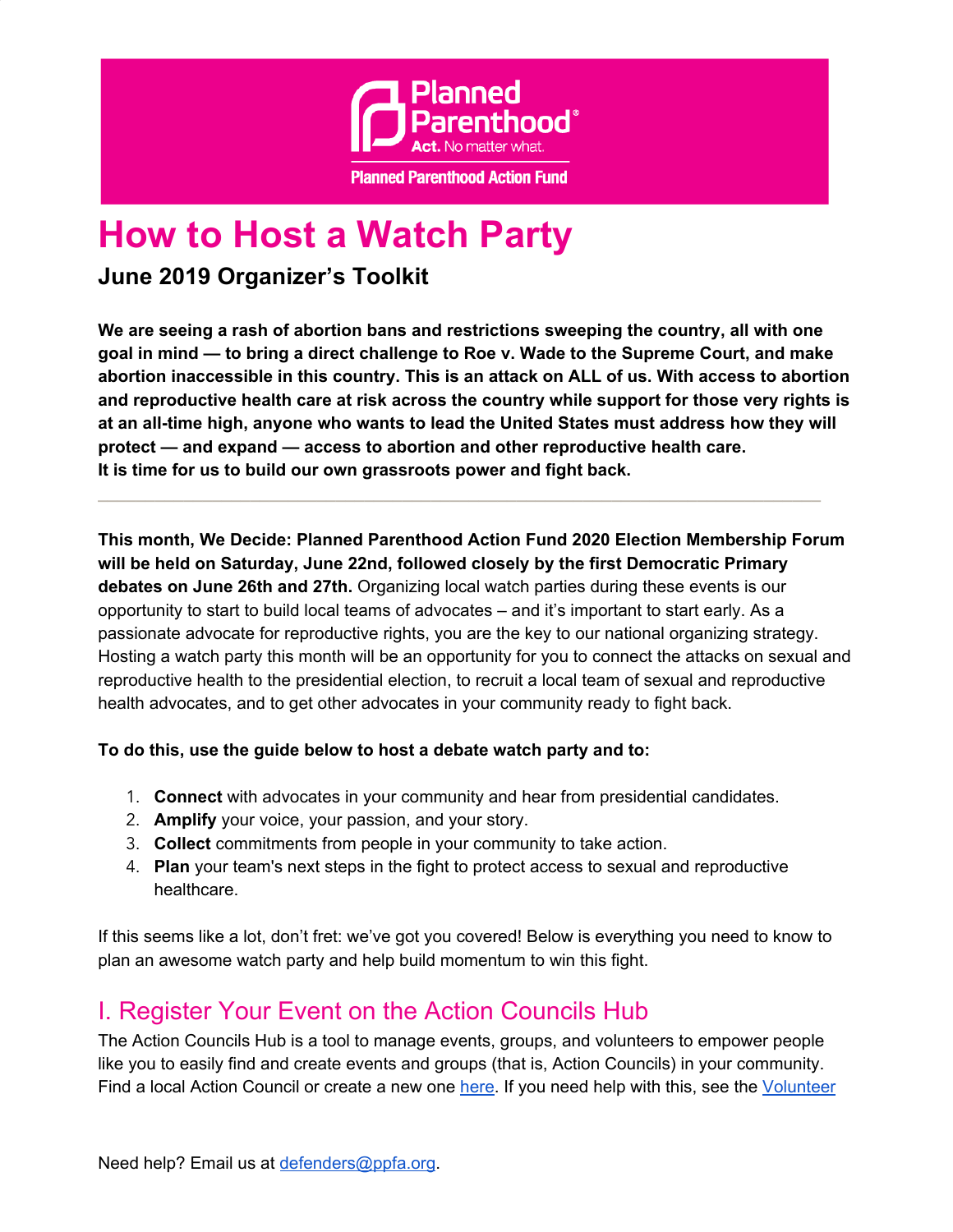#### Guide: How to Use the Action [Councils](https://www.plannedparenthoodaction.org/uploads/filer_public/73/3f/733f3fbe-c7d6-45ef-a344-1f25d08fe46f/action-councils-hub-guide-for-volunteer-organizers-5-13-19.pdf) Hub.

### II.Recruiting Basics

When you're thinking about recruiting people for your event, the first thing to do is think about **your audiences** and what **channels of communication** you will use for each audience. Different audiences will respond on different channels of communication, so it's important to figure out who you want to recruit and then where to reach them!

### III. Identify People to Recruit

To start, think about people who might have some kind of self-interest in the work you're doing. People will join your events and group because they have a personal connection to the subject matter you are focused on or have a connection to someone who is already a part of your event or group. Two groups of people to think about are:

- 1. **People with whom you have personal relationships:** Think of friends, family, classmates, or close coworkers. Your friend who's always rocking the Planned Parenthood shirt, your aunt who constantly posts about how much she hates the Trump administration, your co-worker who volunteers for progressive causes. These people already like you and care about the things you do, so they'll be great to have at your event or on your team!
- 2. **People in places interested supporters might be:** These aren't people you know personally, but people that might be likely to support the work you're doing in some way. People in local community groups, social media groups, or at rallies, protests, and community events are all good to connect with.

To help get organized, make a list of people in the first group that you could personally ask to join. Then make another list of potential events, local community groups, and online spaces such as Facebook groups that you could go to for recruiting people you don't know personally. Assign contact due dates and write them next to the names and events so that you stay accountable to yourself.

When you're recruiting for events like watch parties, you'll likely want more people, but the exact number will depend on the venue size. However big you want the attendance at your event to be, make sure to set yourself a recruitment goal that is both ambitious and attainable.

Keep in mind that even recruiting a few people will mean talking to a LOT more people than you want to attend since only some will say yes and even fewer will follow through. This is probably the most frustrating part of recruitment. *We have found that generally, 30%-50% of the people who* RSVP will actually attend, so plan ahead and make sure to get at least 2 or 3 times the number of *people you want to attend to RSVP.*

If you want your event to be larger, you may want to recruit a group of people to be on your 'Host Committee'. They will be responsible for recruiting a specific number of attendees to the event. In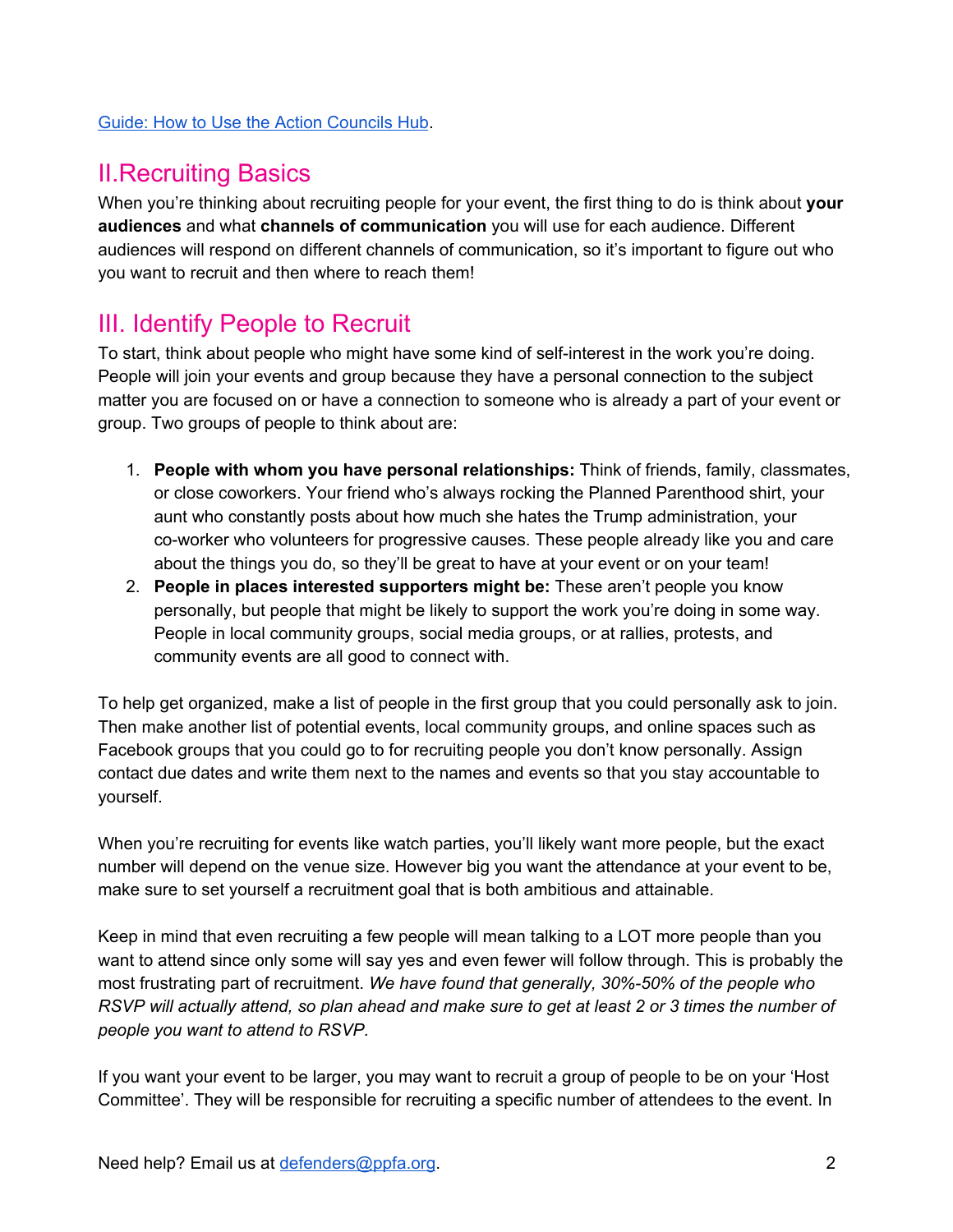your promotional materials and at the event you should celebrate and thank the Host Committee members.

When creating your list of people to reach out to, it is important to be intentional about being inclusive. Unless we make the intentional effort to include people with different identities based on age, gender, or race, or ethnicity, we are at risk of self-segregating.

## IV. Channels of Communication

Once you've got a list of people you want to recruit, it's time to reach out! You will want to add your event to the Planned Parenthood Action Fund online events tool here, and use your link to collect RSVPs: [http://act.plannedparenthoodaction.org](http://act.plannedparenthoodaction.org/). See the step by step [instructions](https://plannedparenthoodaction.org/uploads/filer_public/73/3f/733f3fbe-c7d6-45ef-a344-1f25d08fe46f/action-councils-hub-guide-for-volunteer-organizers-5-13-19.pdf) here on how to do [that](https://plannedparenthoodaction.org/uploads/filer_public/73/3f/733f3fbe-c7d6-45ef-a344-1f25d08fe46f/action-councils-hub-guide-for-volunteer-organizers-5-13-19.pdf).

For your personal contacts, you should talk to them as you normally do. If you usually call them, give them a call. If they don't answer phone calls and love to text, send them a text. If you normally Snapchat them or DM them, go for it!

For people you don't know yet, but you think might be interested, go to the places you know they will be. Utilize all the digital tools such as Facebook groups and listservs, making sure anyone interested in joining knows how to RSVP to your online event registration page.

# V. Reminding RSVPs

Once you've got people committed to join you, make sure to remind them in the days leading up to the event or team meeting! In addition to emailing them, you should make sure to make confirmation calls and send reminder text messages.

#### **2-3 Days Out: Make Confirmation Calls**

- **Emailing a reminder isn't enough!** Be sure to make calls to confirm attendance to your event or team meeting in the days leading up to it. Make a plan with them to get to the event ("do you know which train to take?" "We're just off exit 26, next to the gas station."
- **Here is a sample script you can use:** "Hi [Attendee]! This is [Organizer's Name], I'm a volunteer with Planned Parenthood Action Fund. I'm just calling to confirm your attendance at our Watch Party. We're going to have a great group of passionate advocates on Saturday."
	- $\circ$  If yes: "Great! We'll be at [date, time location]. Do you know how you'll get here?" [Make a plan]. "
	- If no: "Sorry to hear that! We're going to be holding a number of similar activities over the next few months with other local advocates. Can we keep in touch about ways to help fight back against attacks on sexual and reproductive health?

#### **Day Before and Day Of: Text Message Reminders**

• On the day before, send a text message with all the event's logistics (time, location, organizer contact) and ask them to confirm that they can make it. Then send a day-of reminder on the same thread letting them know you're excited to see them!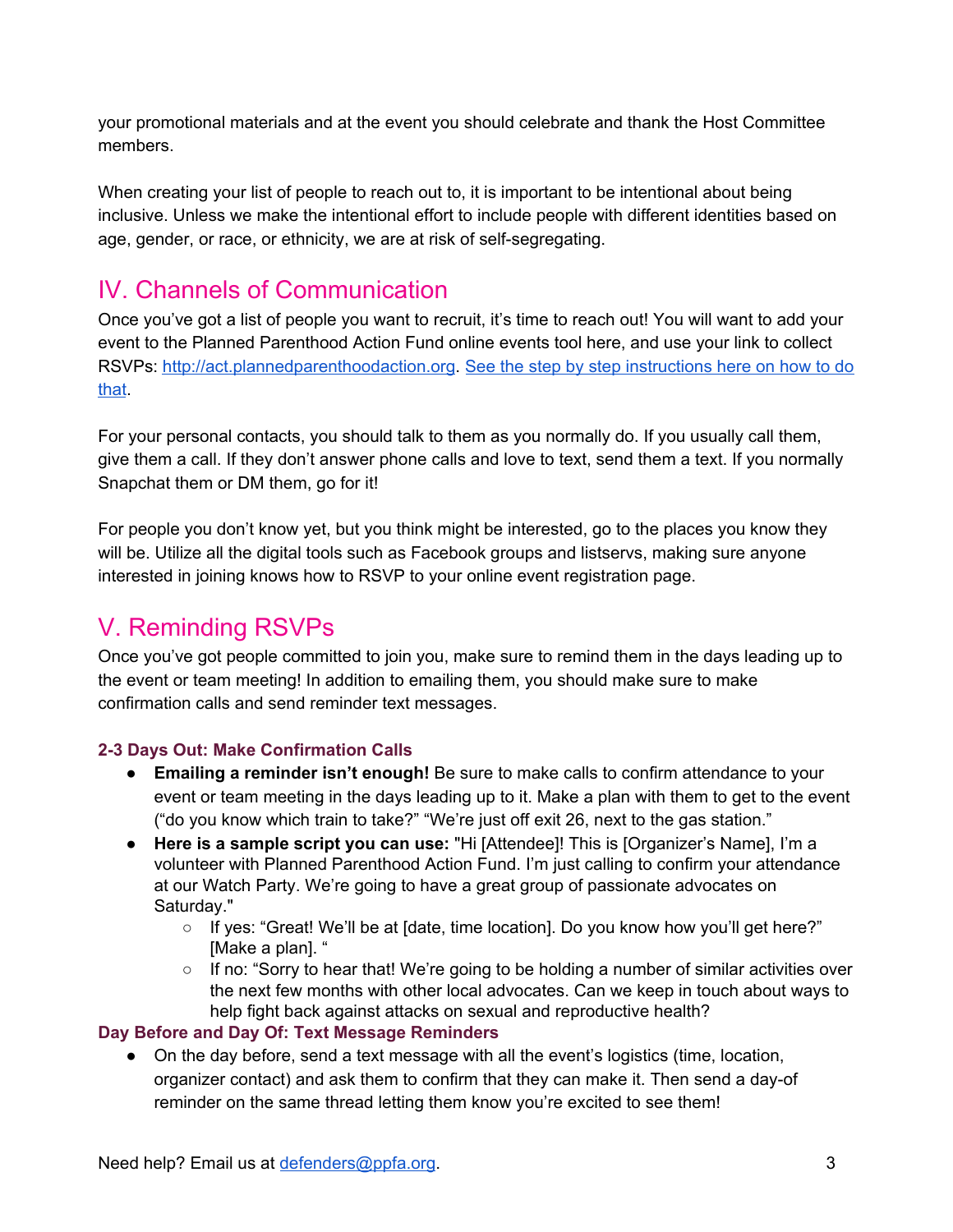This may seem like a lot of confirmation messages, but these reminders are the most important thing you can do to make sure people show up at your events!

# VI. Event Agenda

This is YOUR event, and we want you to personalize the experience in a way that suits you and your group. For planning purposes, the **We Decide: Planned Parenthood Action Fund 2020 Election Membership Forum** on Saturday, June 22 is scheduled to start at 11:00am ET and to run through 5:00pm ET, and the debates are scheduled for June 26 and 27 at 8:00pm ET on NBC and will be livestreamed. Host a watch party for the event that works best for your schedule – or for multiple events if you're ambitious. *Given the length of the forum you should schedule your forum watch party for a time that overlaps with the forum and works with your schedule and time zone.* We recommend you set the start time of your event for 30 minutes before the debate is scheduled to start. Below is a sample agenda you can build off of:

**:00-:05** - Attendees trickle in thirty minutes before the event starts; mark attendees as "attended" through your event on [http://act.plannedparenthoodaction.org](http://act.plannedparenthoodaction.org/) and use this [sign](https://www.plannedparenthoodaction.org/uploads/filer_public/62/fb/62fb2676-dc49-4f71-b1f5-4d306200d4ff/action-fund-member-sign-in-form.pdf) in form to ask your attendees to become Planned Parenthood Action Fund Members, so you can all keep working together to protect reproductive health & rights. *After your event, send your sign-in form to [defenders@ppfa.org](mailto:defenders@ppfa.org) to ensure attendees receive future updates.*

**:05-:10** - Organizer introduces themselves and shares their story about why they are involved.

**:10-:20** - Attendee introductions & Icebreaker ("what brought you here?") 1

**:20-30** - Introduction to Action Council.

- Action Councils aim to make it easier for Action Fund members like you to lead work in their communities to support Planned Parenthood organizations.
- Action Councils are our volunteer force. They are groups of 3-20 Planned Parenthood Action Fund members that have ownership over their goals and campaigns.
- Action Councils work in coordination with Planned Parenthood Action Fund staff and engage at local, state, and federal levels to win meaningful change and protect our rights.
- This is deep and meaningful work, and it can take a lot of energy. But working with other people you know and trust can help you stay motivated and accountable, and eliminate burnout.

:30-2:30 - Debate or Forum begins / Social media guidance explained/distributed to help attendees amplify pro-reproductive health messages.

2:30-2:45 - Open space for attendee reactions.

2:45-3:00 - Ask attendees to join your Action Council or to create one together and discuss next steps. It's not always easy to ask someone to join your team or event! It can even feel a little awkward. But remember that you're giving the people you invite an opportunity to participate in meaningful work that connects with their values and goals. That's really exciting for them!

<sup>1</sup> \*Everyone may not want to answer this question. That's okay. We're creating a safe space in which people can share as much or as little as they'd like. If there is a lot of opting-out, consider an unrelated icebreaker ("what's your TV guilty pleasure?")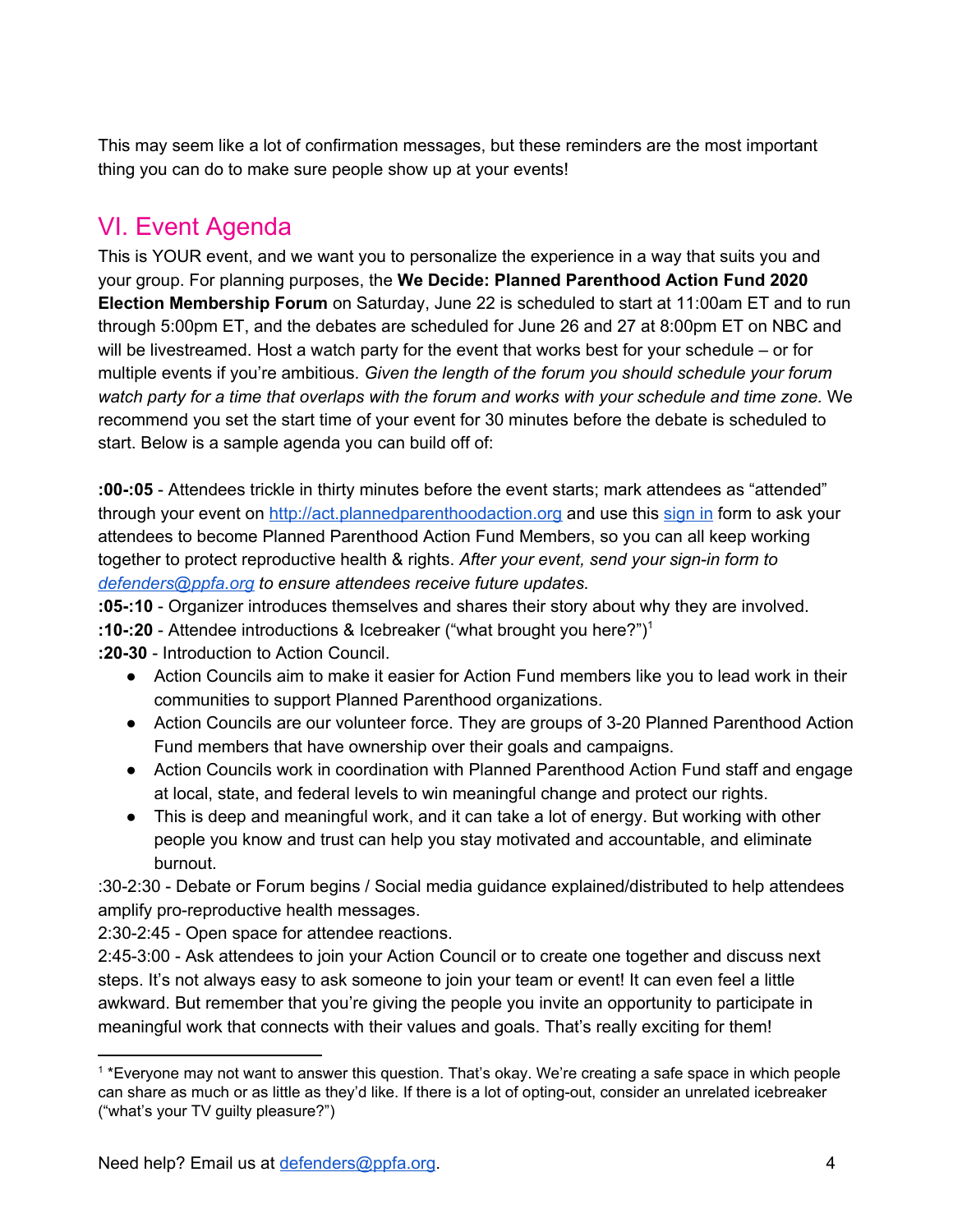When recruiting people to join your Action Council, it is important to spend time getting to know people personally before asking them to join you through some action-provoking questions. One question you can ask is:

#### **I'm personally taking action on [issue you're working on] because [share why you are working on it]. What motivates you personally about this issue?**

Why ask this: Understanding someone's personal motivation around the issues you are working on is a good way to understand what might engage them. Sharing your own personal story can be a way to help model that, and make them more open to sharing too.

#### **If it seems like there might be a good fit, then you can say something like:**

"Well, as you know I'm working on building out a local Planned Parenthood Action Council. We're bringing together a group of folks to [*mention whatever project or campaign you are interested in working on*]. I know that you're looking for [*a community taking action on X issue; putting your skills in Y to good use*] and I really think that this team could be a place for you to do that with a group of great people. What do you think?"

Don't worry if you can't get every single person you communicate with to join your team. If you can find the people that want to be part of your community, in the long-run that'll make your event or team stronger and more fun for everyone involved.

#### **Social Media Guidance For Event**

- 1. Tag your posts using #WeDecide on social media
- 2. Share how the candidate's policies/plans will affect you or your loved ones
- 3. Don't forget to tag the candidates on social media platforms!

### VII. Follow Up

These watch parties should serve as a kickoff for future advocacy and serve as the basis for forming community and starting a local volunteer group (Action Council) of dedicated Action Fund members. After the event, you should:

- 4. [Register](https://act.plannedparenthoodaction.org/group_collections/147/no_chapter) your Action Council, and send a follow-up email to all attendees thanking them for coming and asking them to join the group.
	- *○ How to create a new Action Council:*
		- If there is no group found near you, you will have the option to create your own Action Council using the "Create a Group" functionality.
		- Follow the instructions on the form and choose a name, location and short description and submit your information.
		- Note that in your group description you can add relevant external links as well - for example if there is a Facebook group or other resources you want all members to have access to.
		- A staff person will review your request to create a new Action Council—once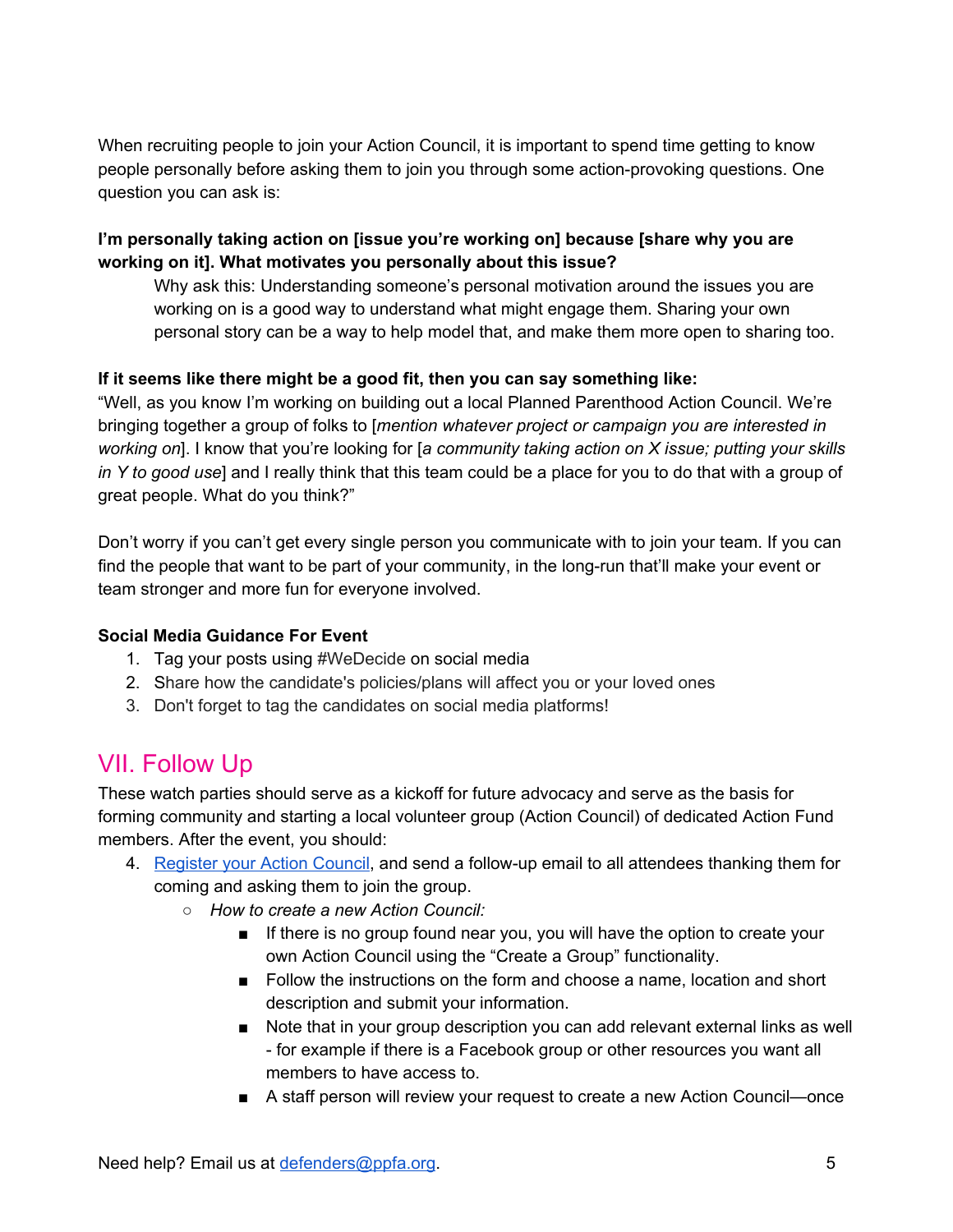you have approval you will receive a notification and be able to start organizing discussions and events with your group (see instructions below).

- *○ How to invite people to join your Action Council:*
	- Once you've created or joined your Action Council, you can invite people to join by clicking on the "Invite a Friend" link on your Action Council's page.
	- You'll be prompted to enter your contact's name and email address. Once you fill that in, press the "Send" button to send them the invite link. It's a good idea to let them know (via text, phone, or in-person) that they should be expecting the invitation link. If they don't get it, tell them to try looking in their spam folder as well.
	- You can also send attendees a link to your group and ask them to join through the link.
- 5. **Recruit Co-Leaders:** Ask attendees who expressed particular interest in being involved in a leadership role in future advocacy efforts to have a "one-on-one" meeting with you. Check out this [toolkit](https://www.plannedparenthoodaction.org/uploads/filer_public/cd/ef/cdef84cb-971a-4d41-846b-71dfc6a8d544/volunteer-toolkit-how-to-build-your-action-council-for-volunteers-5-13-19.pdf) for ideas on how to conduct the meeting, and what kinds of things you can ask advocates to do.
- 6. **Follow Up with People Who Couldn't Attend:** Write brief follow-up posts and emails on all channels (email, social media, etc.) you originally used to promote the event to talk about the event's success and future plans in order to capture advocates who weren't able to join in person.
- **7. Report Out on Your Event:** Email photos and a brief report back to [actioncouncils@ppfa.org.](mailto:actioncouncils@ppfa.org) Make sure to include your sign-in list in your email.

| Lead | Date | Description                                                                                                                                       | <b>Time Frame</b> |
|------|------|---------------------------------------------------------------------------------------------------------------------------------------------------|-------------------|
|      |      | Establish a date and time for your event.                                                                                                         | Day 1             |
|      |      | If your event or meeting is taking place near a Planned Parenthood<br>organization office, reach out to the Public Affairs staff to let them know | Day 1             |
|      |      | Add your event to the Planned Parenthood Action Fund online events<br>tool                                                                        | Day 1             |
|      |      | Make a list of people with whom you have personal relationships with<br>that you can recruit                                                      | Day 1             |
|      |      | Make a list of places interested supporters you don't know personally<br>might be (upcoming events, local community groups, Facebook groups)      | Day 1             |
|      |      | Begin reaching out to your contacts and other communities and<br>recruiting them                                                                  | Day 1             |
|      |      | Consider forming an Organizing Committee or Host Committee for your<br>event to ramp up recruitment (if time allows)                              | Day 2             |
|      |      | Send out your meeting or event information to your RSVPs via email and<br>other channels as needed (social media, text, etc.)                     | 3-5 Days Out      |
|      |      | Send a 2nd reminder email to your RSVPs                                                                                                           | 2-3 Days Out      |
|      |      | Make multiple rounds of confirmation calls to RSVPs to remind them to<br>come                                                                     | 1-2 Days Out      |

# VIII. Recruitment Checklist